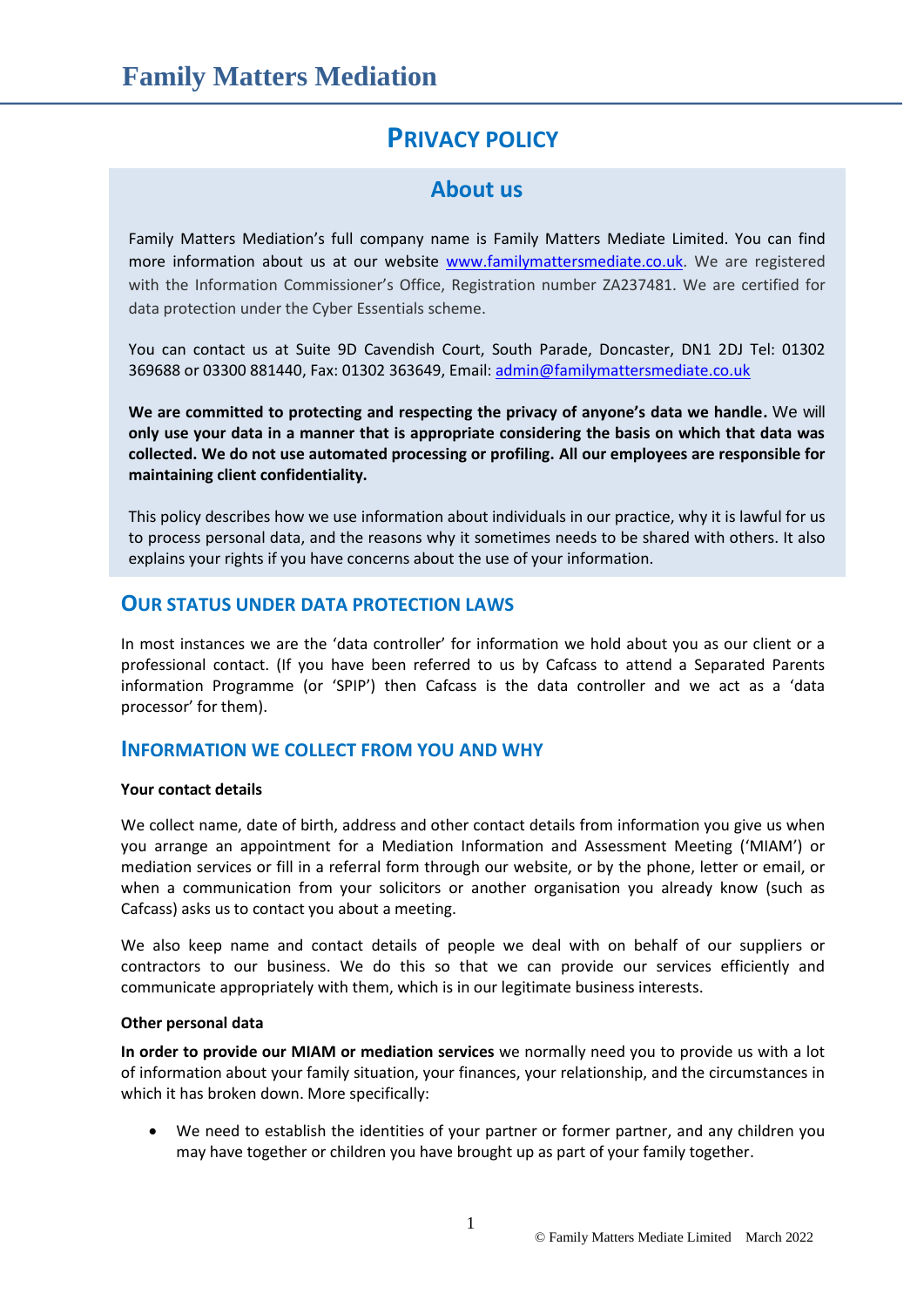# **Family Matters Mediation**

- Under the rules of financial mediation you will need to disclose financial and other information relevant to your situation to the other party, and we will need to include a record of this in our case file.
- In addition, in the course of a mediation, some clients might sometimes need to reveal information of a kind that is classed as 'special categories' of sensitive personal data such as information about your physical or mental health, sexual matters, religious beliefs, racial or ethnic origin, or criminal offences.
- If we conduct a child consultation at your request the child consultant may take notes for the feedback meeting with your child/children. These are destroyed once the feedback meeting has taken place with the parents.
- If you are eligible for Legal Aid we must retain records of your proof of earnings and assets.
- When you are responsible for payment of our fees we may need to use some of your personal details to invoice you. If you are in receipt of Legal Aid we will need to share your details with the Legal Aid Agency to obtain payment of our fees from them.

#### **Information you may give to a mediator in a MIAM or mediation is not shared with the other party unless you consent to this, or a court orders its disclosure, or where the law imposes an overriding obligation of disclosure on mediator to do so.**

It is necessary for us to collect all these types of information so that we can conduct and record our services properly under the rules that apply to Legal Aid or to family mediation, SPIPs, or the codes of conduct which govern our mediators. We process the information to record our discussions with you, to write up summaries of meetings with you, or a parenting plan, and to prepare what is called 'memorandum of understanding' and an 'open financial statement' which can form the basis for a separation agreement or a consent order to be made by the Family Court.

**For MIAM and mediation clients** the legal basis for processing your personal data is normally that it is necessary for the performance of our contract with you (or at your request prior to entering into a contract with us). **For SPIPs clients**, we process your data to perform this service in the public interest when a court has made an order for you to attend the programme.

The legal basis for processing special categories of data is that this is necessary for legal or prospective legal proceedings. Information on racial/ethnic origin may be collected to monitor and review equality in the provision of services.

Even though you might not have contacted us yourself about our MIAM and mediation services we might need to use your contact details to write to you directly after your partner or former partner has attended a MIAM with us. The reason for this (and the legal basis for us processing your personal data for this purpose) is we are obliged under Practice Direction 3A of the Family Procedure Rules to contact you to discuss your willingness to attend a MIAM as well.

If we have obtained your specific consent to use information in certain ways you have the right to withdraw this consent at any time, without that affecting the lawfulness of processing based on the consent before its withdrawal. (However the withdrawal of your consent will not override any continuing duty we may have in the public interest to notify the authorities for the protection vulnerable person in accordance with our Safeguarding Policy). Please be aware however that normally the legal bases for us processing your data do not rely on your specific consent.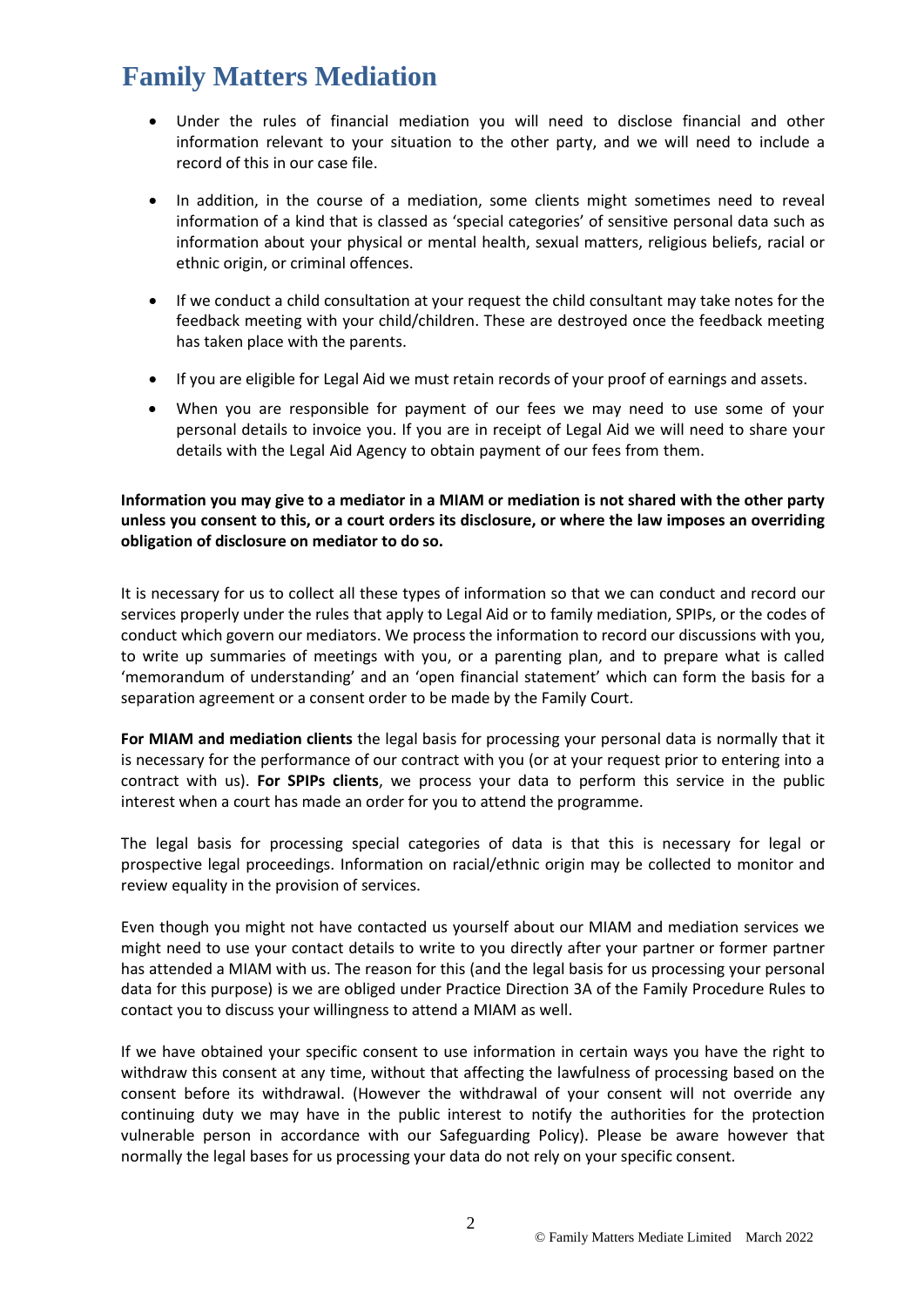# **Family Matters Mediation**

Family Matters Mediation is a training practice for people who in the process of qualifying as mediators. Our trainee mediators under are a duty of strict confidentiality. They may only read information in our files for learning and development purposes. Any information they use to record their training experience must be anonymised so that the information cannot be associated with any named people. The legal basis of processing data here is that it is in our legitimate business interests to do so.

For operational reasons in running our office we may need to share or store your data with other organisations in the UK, eg our case management database which is on a hosted dedicated secure server. There may also be legal or contractual reasons we have to pass on some of your information. These are summarised at the end of this policy. The legal basis for this is that it is in our legitimate business interests.

We may combine some data from services provided to clients to monitor our performance, eg through customer satisfaction survey, but if we do so we anonymise the results. Data privacy laws allow this as part of our legitimate interest in understanding our clients and providing the highest levels of service.

**For direct marketing of our professional training events** we hold a database with contact details and attendance records of people who have attended or expressed an interest in attending our events, or who we believe might wish to receive invitations to them. The legal basis for this data processing is that is in our legitimate business interest, and we only maintain their professional contact details for these purposes. Our invitations to events come with reminders that people can opt-out at any time and we will then delete their details from our database.

#### **ONLINE MEETINGS**

Where you agree to take part in an online meeting instead of a meeting in person we will need to use a third-party service provider such as Zoom or Microsoft teams. Family Matters has no control over or responsibility for the way any such service provider may use your data. You should refer to the websites of the relevant service provider for their privacy policies.

#### **HOW LONG WE KEEP YOUR INFORMATION FOR**

Our MIAM and mediation files will be archived after the case is closed. We will normally retain our records for six and a half years after that, at which point they are destroyed.

For clients referred to us by Cafcass for SPIPs contact details are deleted after one financial year after the service has concluded.

Contact details on our database for professional training events are retained until such time as an individual informs us that they wish to opt out of receiving our invitations. Contact details of our suppliers and contractors are maintained for the duration of their engagement and afterwards for as long as necessary to comply with Inland Revenue rules for tax records.

#### **YOUR RIGHT TO ACCESS INFORMATION**

The law gives you the right to access information held about you (a 'data subject access request') and you ask us for this in writing via the contact details above. We may require further information from you in order to verify your identity before disclosing any personal information to you.